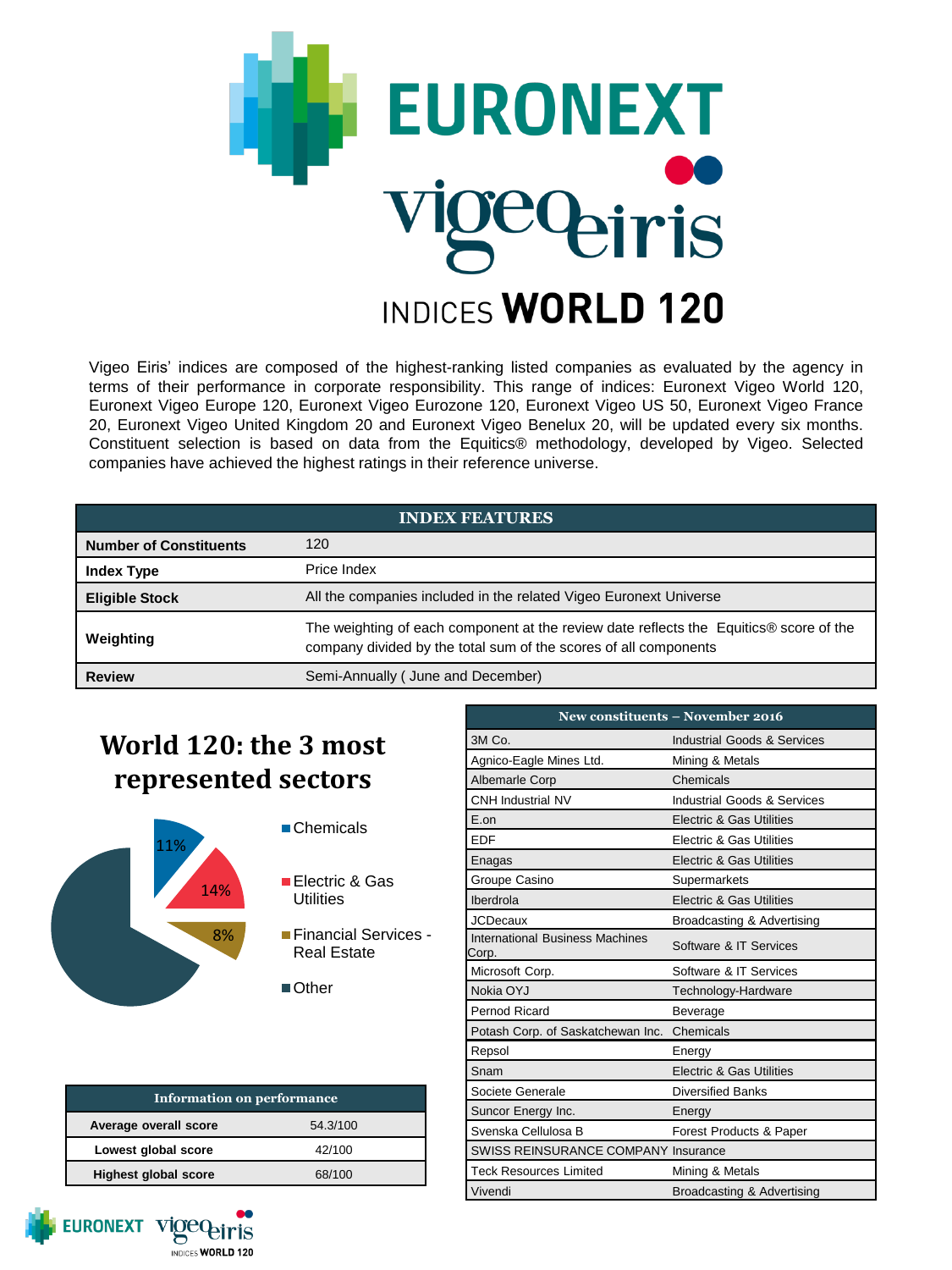| World 120 Index constituents - November 2016                       |                                               |                             |              |
|--------------------------------------------------------------------|-----------------------------------------------|-----------------------------|--------------|
| <b>Sector</b>                                                      | <b>Issuer</b>                                 | <b>Country</b>              | <b>ISIN</b>  |
| Industrial Goods & Services North America                          | 3M Co.                                        | United States of<br>America | US88579Y1010 |
| Transport & Logistics                                              | <b>ADP</b>                                    | France                      | FR0010340141 |
| Electric & Gas Utilities Asia Pacific                              | AGL Energy Ltd.                               | Australia                   | AU000000AGL7 |
| Mining & Metals North America                                      | Agnico-Eagle Mines Ltd.                       | Canada                      | CA0084741085 |
| Chemicals                                                          | Air Liquide                                   | France                      | FR0000120073 |
| Chemicals                                                          | Akzo Nobel                                    | <b>The Netherlands</b>      | NL0000009132 |
| Chemicals North America                                            | Albemarle Corp                                | United States of<br>America | US0126531013 |
| Mining & Metals North America                                      | Alcoa Inc.                                    | United States of<br>America | US0138721065 |
| IInsurance                                                         | Allianz SE                                    | Germany                     | DE0008404005 |
| Mining & Metals                                                    | ArcelorMittal                                 | Luxembourg                  | LU0323134006 |
| <b>Building Materials Asia Pacific</b>                             | Asahi Glass Co. Ltd.                          | Japan                       | JP3112000009 |
| Insurance                                                          | Assicurazioni Generali                        | Italy                       | IT0000062072 |
| Diversified Banks Asia Pacific                                     | Australia & New Zealand<br>Banking Group Ltd. | Australia                   | AU000000ANZ3 |
| Software & IT Services North America                               | Autodesk Inc.                                 | United States of<br>America | US0527691069 |
| llnsurance                                                         | Axa                                           | France                      | FR0000120628 |
| Diversified Banks North America                                    | <b>Bank of Montreal</b>                       | Canada                      | CA0636711016 |
| Mining & Metals North America                                      | Barrick Gold Corp.                            | Canada                      | CA0679011084 |
| Health Care Equipment & Services North<br>America                  | Baxter International Inc.                     | Canada                      | US0718131099 |
| <b>Diversified Banks</b>                                           | <b>BNP Paribas</b>                            | France                      | FR0000131104 |
| Financial Services - Real Estate                                   | <b>British Land Company</b>                   | <b>United Kingdom</b>       | GB0001367019 |
| Telecommunications                                                 | <b>BT Group PLC</b>                           | United Kingdom              | GB0030913577 |
| <b>Food North America</b>                                          | Campbell Soup Co.                             | United States of<br>America | US1344291091 |
| Financial Services - Real Estate Asia Pacific CapitaLand Ltd.      |                                               | Singapore                   | SG1J27887962 |
| Energy North America                                               | Cenovus Energy Inc.                           | Canada                      | CA15135U1093 |
| Technology-Hardware North America                                  | Cisco Systems Inc.                            | United States of<br>America | US17275R1023 |
| Electric & Gas Utilities Asia Pacific                              | CLP Holdings Ltd.                             | Hong Kong                   | HK0002007356 |
| Industrial Goods & Services                                        | <b>CNH Industrial NV</b>                      | Italy                       | NL0010545661 |
| Luxury Goods & Cosmetics North America                             | Colgate-Palmolive Co.                         | United States of<br>America | US1941621039 |
| Diversified Banks Asia Pacific                                     | Commonwealth Bank of<br>Australia             | Australia                   | AU000000CBA7 |
| <b>Building Materials</b>                                          | CRH plc                                       | Ireland                     | IE0001827041 |
| Food                                                               | Danone                                        | France                      | FR0000120644 |
| Financial Services - Real Estate Asia Pacific Dexus Property Group |                                               | Australia                   | AU000000DXS1 |
| Chemicals North America                                            | E.I. DuPont de Nemours & Co.                  | United States of<br>America | US2635341090 |
| <b>Electric &amp; Gas Utilities</b>                                | E.on                                          | Germany                     | DE000ENAG999 |
| Electric & Gas Utilities                                           | <b>EDF</b>                                    | France                      | FR0010242511 |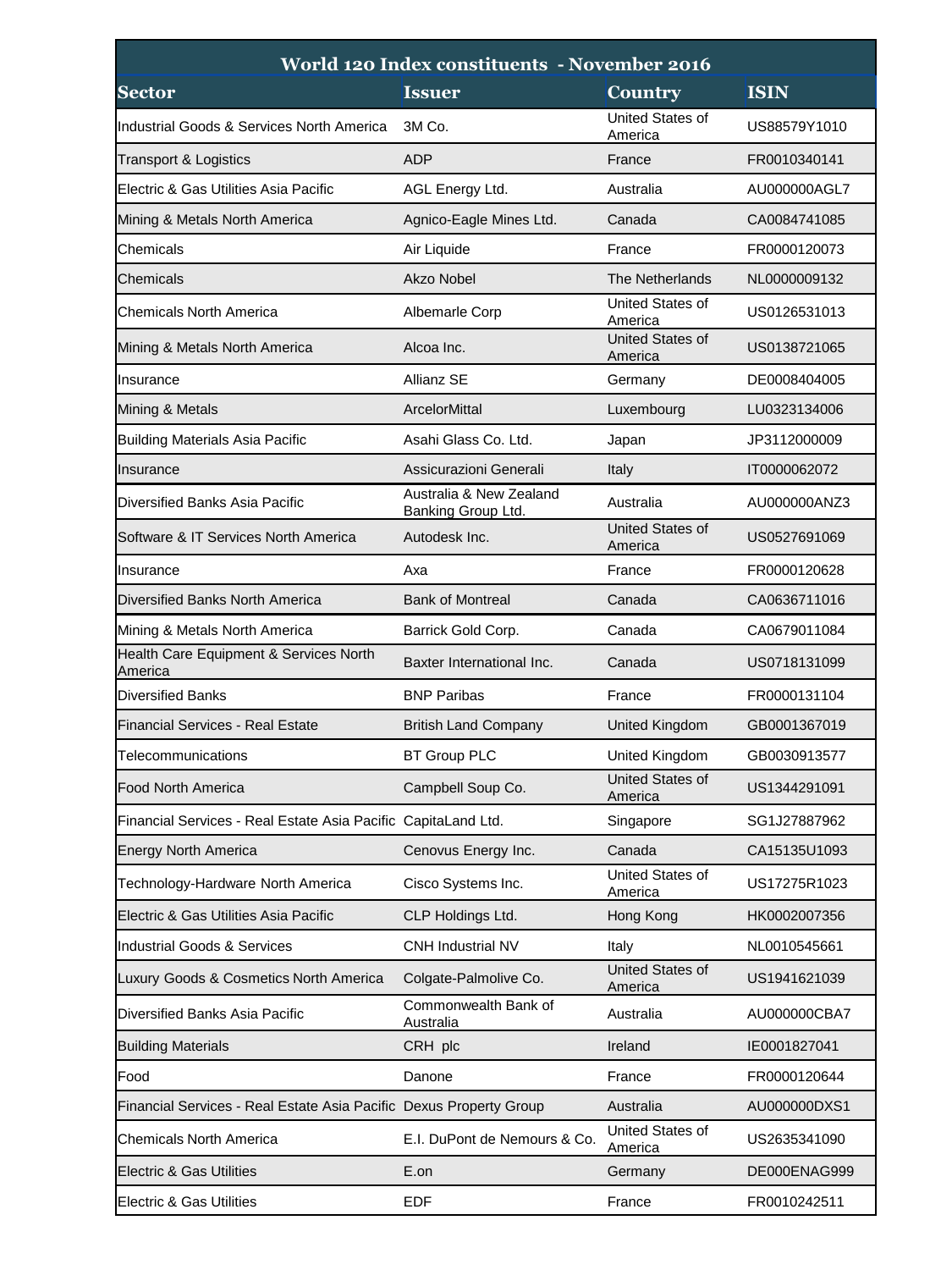| World 120 Index constituents - November 2016                    |                                                 |                                    |              |
|-----------------------------------------------------------------|-------------------------------------------------|------------------------------------|--------------|
| <b>Sector</b>                                                   | <b>Issuer</b>                                   | <b>Country</b>                     | <b>ISIN</b>  |
| Electric & Gas Utilities                                        | EDP-Energias de Portugal                        | Portugal                           | PTEDP0AM0009 |
| Electric & Gas Utilities                                        | Enagas                                          | Spain                              | ES0130960018 |
| Electric & Gas Utilities                                        | Endesa                                          | Spain                              | ES0130670112 |
| <b>Electric &amp; Gas Utilities</b>                             | Enel                                            | Italy                              | IT0003128367 |
| Electric & Gas Utilities                                        | Engie                                           | France                             | FR0010208488 |
| Financial Services - Real Estate                                | Foncière des Régions                            | France                             | FR0000064578 |
| Electric & Gas Utilities                                        | Gas Natural Sdg                                 | Spain                              | ES0116870314 |
| Financial Services - Real Estate                                | Gecina Nom.                                     | France                             | FR0010040865 |
| Pharmaceuticals & Biotechnology                                 | GlaxoSmithkline                                 | United Kingdom                     | GB0009252882 |
| Financial Services - Real Estate Asia Pacific GPT Group         |                                                 | Australia                          | AU000000GPT8 |
| Supermarkets                                                    | Groupe Casino                                   | France                             | FR0000125585 |
| Automobiles                                                     | Groupe PSA                                      | France                             | FR0000121501 |
| Luxury Goods & Cosmetics                                        | Henkel                                          | Germany                            | DE0006048432 |
| Electric & Gas Utilities Asia Pacific                           | <b>HK ELECTRIC</b><br><b>INVESTMENTS</b>        | Hong Kong                          | HK0000179108 |
| Financial Services - General Asia Pacific                       | Hong Kong Exchanges &<br>Clearing Ltd.          | Hong Kong                          | HK0388045442 |
| Technology-Hardware North America                               | HP Inc                                          | <b>United States of</b><br>America | US40434L1052 |
| <b>Electric &amp; Gas Utilities</b>                             | Iberdrola                                       | Spain                              | ES0144580Y14 |
| Technology-Hardware North America                               | Intel Corp.                                     | United States of<br>America        | US4581401001 |
| Software & IT Services North America                            | <b>International Business</b><br>Machines Corp. | United States of<br>America        | US4592001014 |
| Forest Products & Paper North America                           | International Paper Co.                         | <b>United States of</b><br>America | US4601461035 |
| Broadcasting & Advertising                                      | <b>JCDecaux</b>                                 | France                             | FR0000077919 |
| <b>Automobiles North America</b>                                | Johnson Controls Inc.                           | United States of<br>America        | IE00BY7QL619 |
| Chemicals Asia Pacific                                          | JSR Corp.                                       | Japan                              | JP3385980002 |
| Telecommunications Asia Pacific                                 | KDDI Corp.                                      | Japan                              | JP3496400007 |
| Oil Equipment & Services Asia Pacific                           | Keppel Corp. Ltd.                               | Singapore                          | SG1U68934629 |
| Financial Services - Real Estate                                | Klépierre                                       | France                             | FR0000121964 |
| Industrial Goods & Services Asia Pacific                        | Komatsu Ltd.                                    | Japan                              | JP3304200003 |
| Chemicals                                                       | <b>KONINKLIJKE DSM</b>                          | The Netherlands                    | NL0000009827 |
| Electric Components & Equipment                                 | LEGRAND                                         | France                             | FR0010307819 |
| <b>Luxury Goods &amp; Cosmetics</b>                             | L'Oreal                                         | France                             | FR0000120321 |
| Automobiles                                                     | Michelin                                        | France                             | FR0000121261 |
| Software & IT Services North America                            | Microsoft Corp.                                 | United States of<br>America        | US5949181045 |
| Financial Services - Real Estate Asia Pacific Mirvac Group Ltd. |                                                 | Australia                          | AU000000MGR9 |
| Forest Products & Paper                                         | Mondi PLC                                       | United Kingdom                     | GB00B1CRLC47 |
| <b>Chemicals North America</b>                                  | Mosaic Co.                                      | United States of<br>America        | US61945C1036 |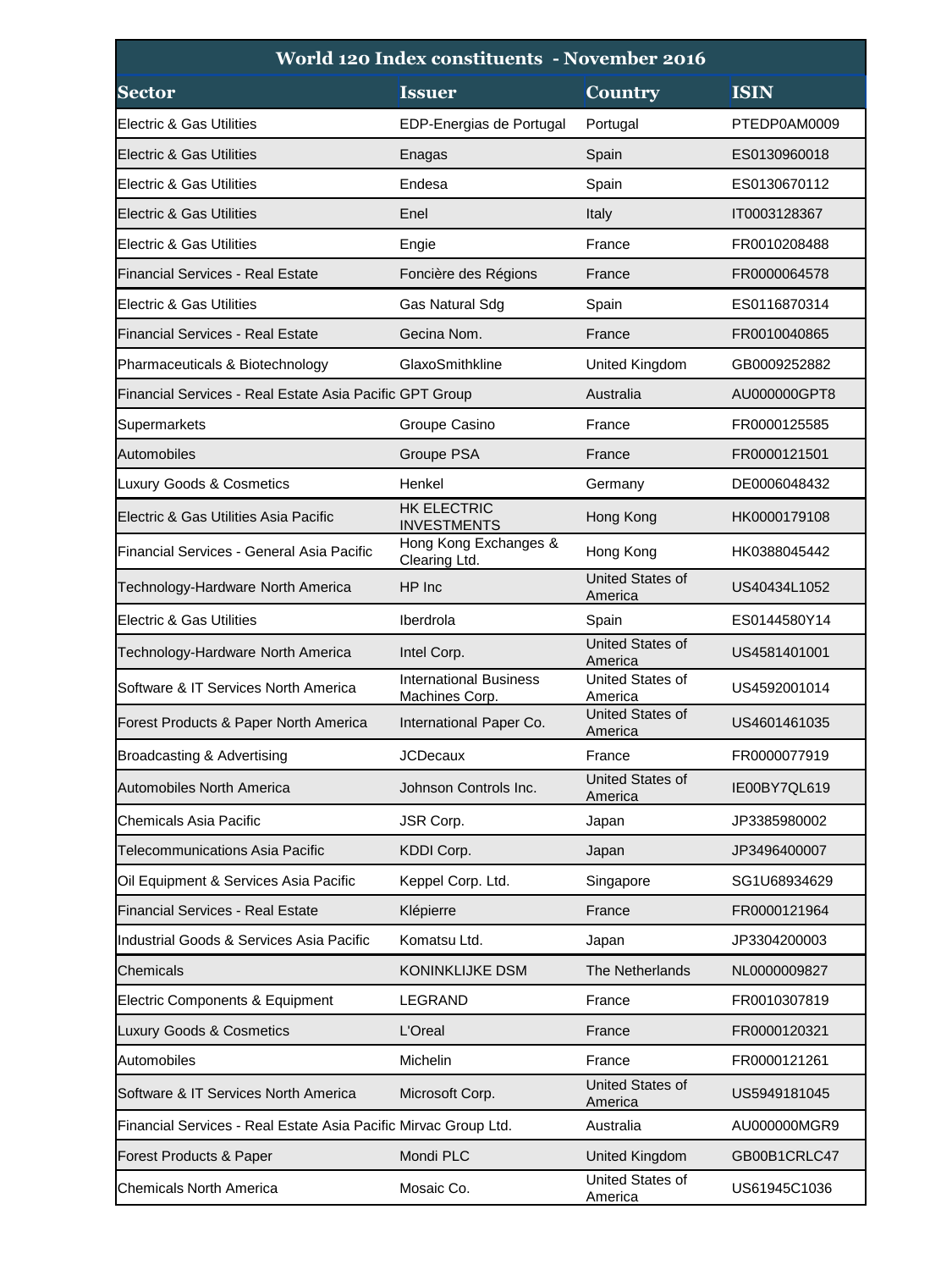| World 120 Index constituents - November 2016            |                                            |                             |              |
|---------------------------------------------------------|--------------------------------------------|-----------------------------|--------------|
| <b>Sector</b>                                           | <b>Issuer</b>                              | <b>Country</b>              | <b>ISIN</b>  |
| Insurance                                               | Munich Re                                  | Germany                     | DE0008430026 |
| Diversified Banks Asia Pacific                          | National Australia Bank Ltd.               | Australia                   | AU000000NAB4 |
| Technology-Hardware Asia Pacific                        | NEC Corp.                                  | Japan                       | JP3733000008 |
| Food                                                    | Nestlé                                     | Switzerland                 | CH0038863350 |
| Mining & Metals North America                           | Newmont Mining Corp.                       | United States of<br>America | US6516391066 |
| Electric & Gas Utilities North America                  | NextEra Energy Inc.                        | United States of<br>America | US65339F1012 |
| Forest Products & Paper Asia Pacific                    | NIPPON PAPER INDUSTRIES Japan              |                             | JP3721600009 |
| Technology-Hardware                                     | Nokia OYJ                                  | Finland                     | FI0009000681 |
| Mining & Metals                                         | Norsk Hydro                                | Norway                      | NO0005052605 |
| Mechanical Components & Equipment Asia<br>Pacific       | NSK Ltd.                                   | Japan                       | JP3720800006 |
| Energy Asia Pacific                                     | Oil Search Ltd.                            | Australia                   | PG0008579883 |
| <b>Beverage</b>                                         | <b>Pernod Ricard</b>                       | France                      | FR0000120693 |
| Chemicals North America                                 | Potash Corp. of Saskatchewan<br>Inc.       | Canada                      | CA73755L1076 |
| <b>Chemicals North America</b>                          | PPG Industries Inc.                        | United States of<br>America | US6935061076 |
| Chemicals North America                                 | Praxair Inc.                               | United States of<br>America | US74005P1049 |
| <b>Financial Services - General</b>                     | <b>Provident Financial PLC</b>             | <b>United Kingdom</b>       | GB00B1Z4ST84 |
| Travel & Tourism Asia Pacific                           | Qantas Airways Ltd.                        | Australia                   | AU000000QAN2 |
| Electric & Gas Utilities                                | Red Electrica Corporación                  | Spain                       | ES0173093024 |
| Energy                                                  | Repsol                                     | Spain                       | ES0173516115 |
| <b>Energy Asia Pacific</b>                              | Santos Ltd.                                | Australia                   | AU000000STO6 |
| Electric Components & Equipment                         | <b>Schneider Electric</b>                  | France                      | FR0000121972 |
| Diversified Banks North America                         | Scotiabank                                 | Canada                      | CA0641491075 |
| <b>Business Support Services</b>                        | SGS                                        | Switzerland                 | CH0002497458 |
| Luxury Goods & Cosmetics Asia Pacific                   | Shiseido Co. Ltd.                          | Japan                       | JP3351600006 |
| Electric & Gas Utilities                                | Snam                                       | Italy                       | IT0003153415 |
| <b>Diversified Banks</b>                                | Societe Generale                           | France                      | FR0000130809 |
| Chemicals                                               | Solvay                                     | Belgium                     | BE0003470755 |
| Technology-Hardware Asia Pacific                        | SONY CORP                                  | Japan                       | JP3435000009 |
| Electric & Gas Utilities North America                  | Spectra Energy Corp.                       | United States of<br>America | US8475601097 |
| Financial Services - Real Estate Asia Pacific Stockland |                                            | Australia                   | AU000000SGP0 |
| Waste & Water Utilities                                 | <b>Suez Environnement</b>                  | France                      | FR0010613471 |
| Mining & Metals Asia Pacific                            | Sumitomo Metal Mining Co.<br>Ltd.          | Japan                       | JP3402600005 |
| <b>Energy North America</b>                             | Suncor Energy Inc.                         | Canada                      | CA8672241079 |
| Forest Products & Paper                                 | Svenska Cellulosa B                        | Sweden                      | SE0000112724 |
| Insurance                                               | <b>SWISS REINSURANCE</b><br><b>COMPANY</b> | Switzerland                 | CH0126881561 |